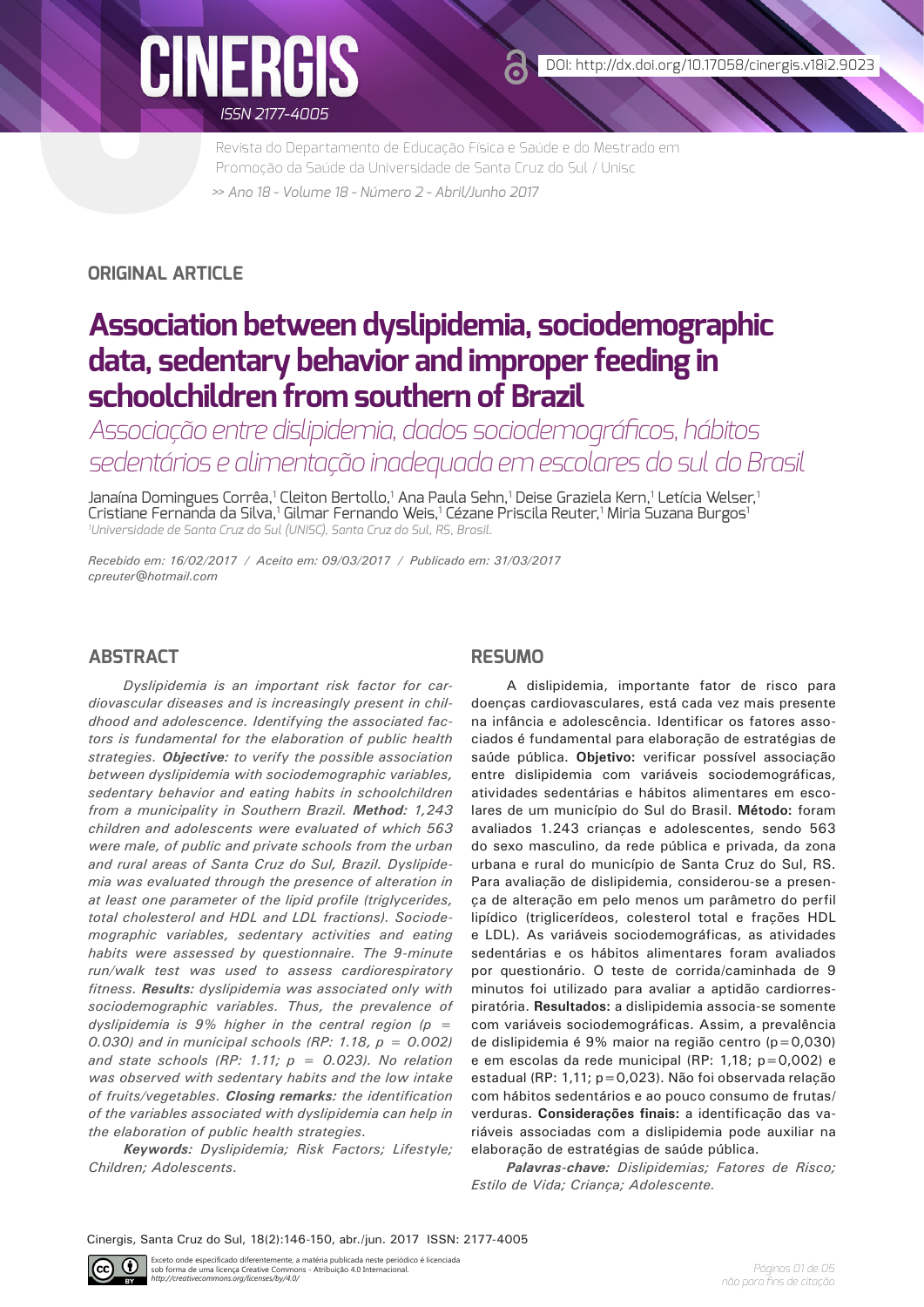ASSOCIATION BETWEEN DYSLIPIDEMIA, SOCIODEMOGRAPHIC DATA, SEDENTARY BEHAVIOR AND EATING HABITS IN SCHOOLCHILDREN FROM SOUTHERN BRAZIL *Janaína Domingues Corrêa, Cleiton Bertollo, Ana Paula Sehn, Deise Graziela Kern, Letícia Welser, Cristiane Fernanda da Silva, Gilmar Fernando Weis, Cézane Priscila Reuter, Miria Suzana Burgos.*

# **INTRODUCTION**

The development of new surveys can help health care professionals on prevention of childhood dyslipidemia.1 Therefore the job of the physical educator consist in guide and provide answers aiming an improvement in health conditions. A healthy behavior implicate good food and physical and mental development, focusing in human care; thus, we must work with body and mind searching for good habits. This is a constant walk of new alternatives for problems resolution.

The search for new knowledges increases the number of surveys with children and adolescents to investigate the prevalence of dyslipidemia, which has become an epidemic in last three decades.<sup>3-6</sup> A proper food with decrease in consume of soft drinks and candies, as well as the stimulation for physical activity practice, decreases sedentary lifestyle, providing children's healthy development and avoiding diseases.<sup>7</sup> The children and youth obesity is related to adulthood cardiovascular diseases.8

Controlling routines in order to have a diet rich in fruits and vegetables and a decrease in fat foods and soft drinks, beside the daily physical activity practice, are important strategies in decrease of health risks in future.<sup>4</sup> According to Lachtermacher<sup>7</sup> we can prevent several diseases through the attention to diet avoiding foods with saturated fat, sausages, sodium excess and candies. Zheng et al.<sup>9</sup> advocate physical activity as an important preventive factor which helps in the control of dyslipidemia in children and adolescents.

We must prevent childhood obesity with appropriate measures, as well as the diet prescription in newborns, besides the adoption of education programs which can be applied in primary health and in schools. Is consensus that childhood obesity has increasing significantly and causing several problems in childhood and adulthood.1 Among this problems are dyslipidemia and metabolic syndrome, each time more common in children and adolescents with overweight and obesity.10

Knowing that dyslipidemia are an important risk factor for cardiovascular diseases $11$  and its prevalence tends to increase with overweight and age increasing risks of injuries and its complications.12 The impact of dyslipidemia on cardiovascular structures is reversible in childhood, being an important and strategic phase for acquiring healthy habits. The maintenance of this lifestyle can avoid cardiovascular diseases, one of the leading causes of death in adulthood.13,14 Thus, the present study aims to verify a possible association of dyslipidemia with sociodemographic data, sedentary behavior and eating habits in schoolchildren of a municipality from Southern Brazil.

## **METHOD**

Subjects of this cross-sectional study are 1,243 children and adolescents aged 7 to 17 years of public (state and municipal) and private schools of urban and rural area of Santa Cruz do Sul in the state of Rio Grande do Sul (Brazil). The present study is part of a larger survey developed at Universidade de Santa Cruz do Sul (Unisc) denominated "Evaluation of biochemical markers of health of schoolchildren using infrared spectroscopy, polymorphisms, oral health and factors related to lifestyle: a study in Santa Cruz do Sul - Fase II". Before data collection the study was submitted to the ethics and research committee of Unisc (protocol n° 2959-11). Parents or guardians signed free and informed consent authorizing the participation of children.

For evaluation of lipid profile (triglycerides, totaland HDL cholesterol) was performed blood sample at the laboratory of exercise biochemistry of Unisc, respecting 12 hours fasting. Serum was separated and analyzed in Miura One (I.S.E., Roma, Itália) with commercial kits from Kovalent® . LDL cholesterol values were obtained through the Friedwald, Levy e Fredrickson equation.<sup>15</sup> The classification of lipid profile was performed according to the normative of National Heart, Lung, and Blood Institute.<sup>16</sup> For evaluation of dyslipidemia we consider the presence of alteration in at least on parameter of lipid profile.

Sedentary behavior was evaluated through the screen time spent by the student (TV, videogame and computer) and self-reported through same the questionnaire used by Burgos et al.<sup>17</sup> Data obtained were classified in 1) little screen time  $(< 2$  daily hours) and 2) long screen time ( $\geq 2$  daily hours) according to the American Academy of Pediatrics.<sup>18</sup> Additionally, it was evaluated cardiorespiratory fitness (CRF) through the 9-minute walk/run test. Students were oriented regarding the use of proper shoes and light clothes when performing the test. The distance was recorded and afterwards it was used the breakpoints stablished by "Projeto Esporte Brazil",<sup>19</sup> classifying students in fit (good CRF levels) and unfit (low CRF levels).

Evaluation of fruit and vegetables consumption and eating habits was performed using the same questionnaire used by Burgos et al.<sup>17</sup> adapted from Barros and Nahas<sup>20</sup> which consist in the identification of weekly frequency of consumption of these foods.

Data analysis was performed using software SPSS v. 23.0 (IBM, Armonk, NY, EUA). The association between the variable outcome (dyslipidemia) with predictive variables (sociodemographic, sedentary behavior and eating habits) was tested through the Poisson's regression using the prevalence ratio (PR) and confidence interval (CI) for 95%. All the analyses were performed considering  $p < 0.05$ .

#### **RESULTS**

The present study identified the following percentage of students with dyslipidemia (41.7%), low levels of cardiorespiratory fitness (52.0%), that never or only sometimes consume fruits and vegetables (77.7%), spent more than 2 hours in front of TV or computer/video game (56.7%) and that eat watching TV (38.3%) (Table 1).

Table 2 shows that dyslipidemia presented association only with sociodemographic variables. Thus, prevalence of dyslipidemia was 9% higher in downtown region and in municipal (PR: 1.18;  $p = 0.002$ ) and state schools (PR: 1.11;  $p = 0.023$ ). It was not observed relationship with sedentary behavior and the little consumption of fruits and vegetables.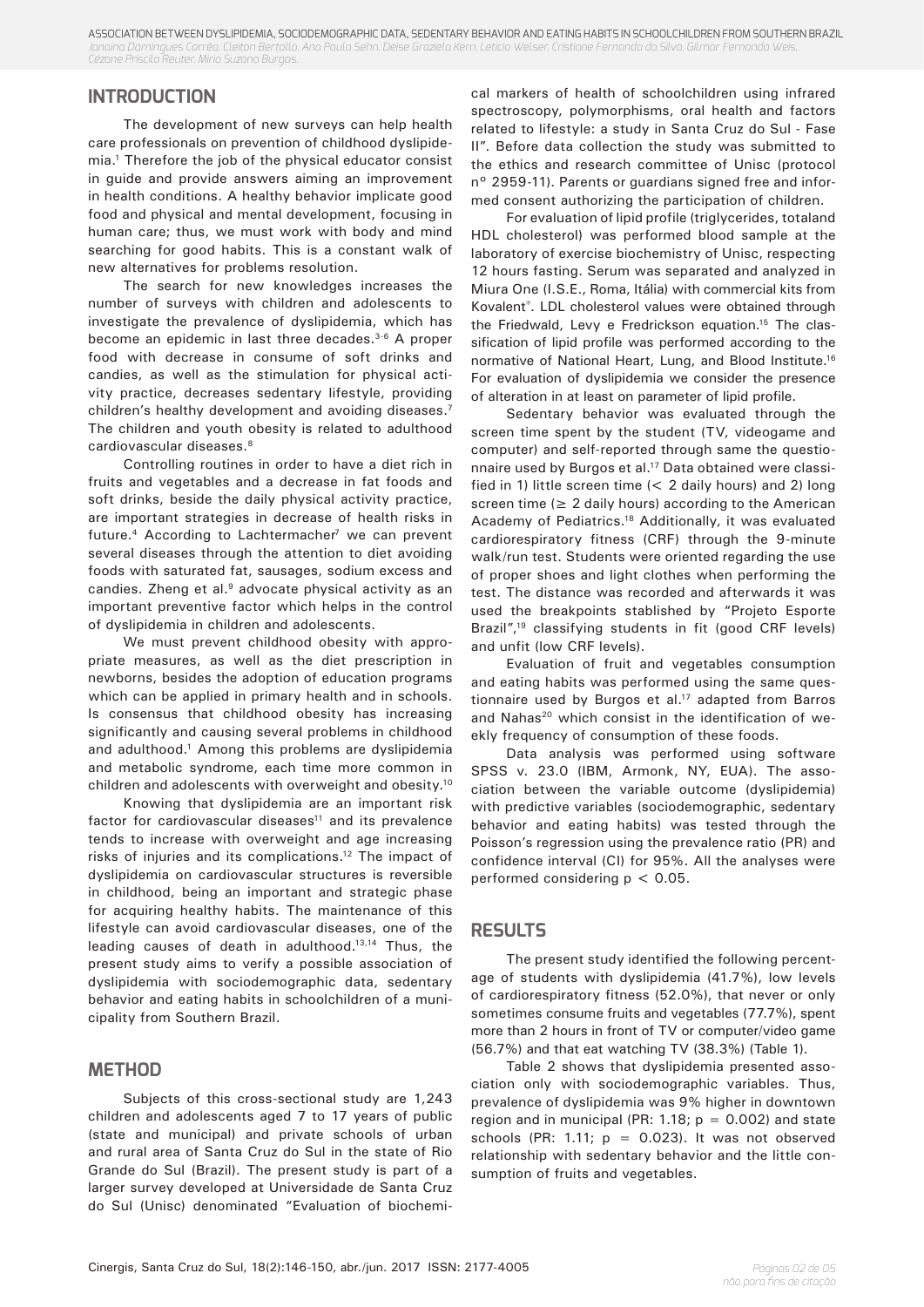ASSOCIATION BETWEEN DYSLIPIDEMIA, SOCIODEMOGRAPHIC DATA, SEDENTARY BEHAVIOR AND EATING HABITS IN SCHOOLCHILDREN FROM SOUTHERN BRAZIL *Janaína Domingues Corrêa, Cleiton Bertollo, Ana Paula Sehn, Deise Graziela Kern, Letícia Welser, Cristiane Fernanda da Silva, Gilmar Fernando Weis, Cézane Priscila Reuter, Miria Suzana Burgos.*

|  |  |  | <b>Table 1</b> - Descriptive characteristics of subjects. |  |  |
|--|--|--|-----------------------------------------------------------|--|--|
|--|--|--|-----------------------------------------------------------|--|--|

| <b>VARIABLE</b>                   | n (%)      |
|-----------------------------------|------------|
| Socioeconomic level               |            |
| $A - B$                           | 587 (55,4) |
| C                                 | 443 (41.8) |
| $D-F$                             | 30(2,8)    |
| Housing area                      |            |
| Rural                             | 301 (28,4) |
| Downtown                          | 266 (25.1) |
| City outskirts                    | 493 (46.5) |
| Type of education                 |            |
| Private                           | 77(7,3)    |
| Municipal                         | 409 (38,6) |
| <b>State</b>                      | 574 (54,1) |
| Dyslipidemia                      |            |
| No                                | 618 (58,3) |
| Yes                               | 442 (41,7) |
| <b>Cardiorespiratory fitness</b>  |            |
| Normal                            | 509 (48,0) |
| At risk                           | 551 (52,0) |
| Physical activity practice        |            |
| Yes                               | 681 (64,2) |
| No                                | 379 (35.8) |
| Fruits and vegetables consumption |            |
| Always/Almost always              | 239 (22,5) |
| Never/Sometimes                   | 821 (77,5) |
| Screen time*                      |            |
| Up to 2 hours daily               | 459 (43,3) |
| More than 2 hours a day           | 601 (56,7) |
| Eat while watch TV                |            |
| No                                | 159 (15,0) |
| Sometimes                         | 495 (46,7) |
| Yes<br>$TV +$ vídeo asma/computer | 406 (38,3) |

#### **DISCUSSION**

In this study we observed an elevated prevalence of dyslipidemia in students evaluated (41.7%); similar results was found by another study performed in Belém (Brazil) with students aged 7 to 14 years which reported 48.1% of dyslipidemia in subjects evaluated.<sup>21</sup> However, in Salvador (Brazil) the prevalence of dyslipidemia found in students aged 6 to 19 years was lower (25.5%).<sup>22</sup>

Regarding factors associated to dyslipidemia we verified that this condition is more prevalent among students from downtown (PR: 1.09;  $p = 0.030$ ) and from public schools both in municipal (PR: 1.18;  $p = 0.002$ ) and in state (PR: 1.11;  $p = 0.023$ ) schools. It was not observed relationship with socioeconomic level, which was also reported in a study performed with children from Amsterdam (Netherlands) evaluating separately each component of lipid profile.<sup>23</sup> However, in the study of Silva et al.<sup>24</sup> they didn't observe significant difference for dyslipidemia regarding housing area and nonetheless found higher prevalence of dyslipidemia in girls.

In this study it was not observed significant differences between dyslipidemia and sedentary behavior as for physical inactivity and screen time in TV and computer. A study performed with Spanish adolescents demonstrated that the prolonged time in front of TV was associated with lower levels of HDL cholesterol.<sup>25</sup> Zheng *et al.*9 in a survey with Chinese students didn't found association between physical inactivity and dyslipidemia; however, the physical activity at leisure

**Table 2** - Prevalence ratio for variables associated to dyslipidemia in children and adolescentes from Santa Cruz do Sul, Brazil.

| <b>VARIABLE</b>                   | PR (IC 95%)           | P     |
|-----------------------------------|-----------------------|-------|
| Socioeconomic level               |                       |       |
| $A-B$                             |                       |       |
| C                                 | 1,00 (0,96-1,05)      | 0,941 |
| $D-F$                             | $0,96(0,84-1,09)$     | 0,505 |
| Housing area                      |                       |       |
| Rural                             |                       |       |
| Downtown                          | $1,09(1,01-1,17)$     | 0,030 |
| City outskirts                    | 1,05 (1,00-1,11)      | 0,076 |
| Type of education                 |                       |       |
| Private                           | 1                     |       |
| Municipal                         | 1,18 (1,06-1,32)      | 0.002 |
| <b>State</b>                      | 1, 11 (1, 02 - 1, 22) | 0,023 |
| <b>Cardiorespiratory fitness</b>  |                       |       |
| Normal                            | 1                     |       |
| At risk                           | 1,04 (0,99-1,08)      | 0,098 |
| Physical activity practice        |                       |       |
| Yes                               | 1                     |       |
| <b>No</b>                         | 1,02 (0,97-1,06)      | 0.478 |
| Fruits and vegetables consumption |                       |       |
| Always/Almost Always              | 1                     |       |
| Never/Sometimes                   | $0,99(0,94-1,04)$     | 0.675 |
| Screen time*                      |                       |       |
| Up to 2 hours daily               |                       |       |
| More than 2 hours a day           | $0,98(0,94-1,02)$     | 0.309 |
| Eat while watch TV                |                       |       |
| No                                | 1                     |       |
| Sometimes                         | $0,99(0,93-1,05)$     | 0,753 |
| Yes                               | 1,00 (0,93-1,05)      | 0,901 |

*\*TV + vídeo game/computer; PR: prevalence ratio; CI: confidence interval. \* TV + vídeo game/computer.*

and school hours are of major importance on prevention and control of dyslipidemia. Moschonis et al. still argue that 45 minutes of intense or moderate physical activity per day, together with 5 meals a day diminishes the probability of children develop dyslipidemia.26

In our study dyslipidemia was also not associated to low consumption of fruits and vegetables. Similarly, the study of Bradlee et al.<sup>27</sup> in USA identified that girls who consume more fruits and vegetables, as well as more whole grains are less likely to have high risk lipid levels. In the study of Yuan et al. it was observed inverse association between regular fruits consumption and hypertriglyceridemia, however it was not found any relationship with vegetables consumption.<sup>28</sup> Nevertheless, Takahashi et al.<sup>29</sup> verified that fruits and vegetables ingestion is considered a protection factor for hypertriglyceridemia and that the excess of central and peripheral fat is an important dyslipidemia marker. Song et al.<sup>30</sup> highlight yet that the overconsumption of carbohydrates may be directly linked to the development of dyslipidemia.

Ding et al*.* 31 in a study with Chinese children and adolescents, highlight a concern regarding the relationship of lipid serum levels and dyslipidemia with obesity and its possible cardiovascular aggravations. Casavalle et al.<sup>10</sup> in their study with 139 obese children and adolescents in Buenos Aires (Argentina) still reinforce that overweight subjects are more likely to develop dyslipidemia, as well as the overweight is an important health predictor that demands concern.10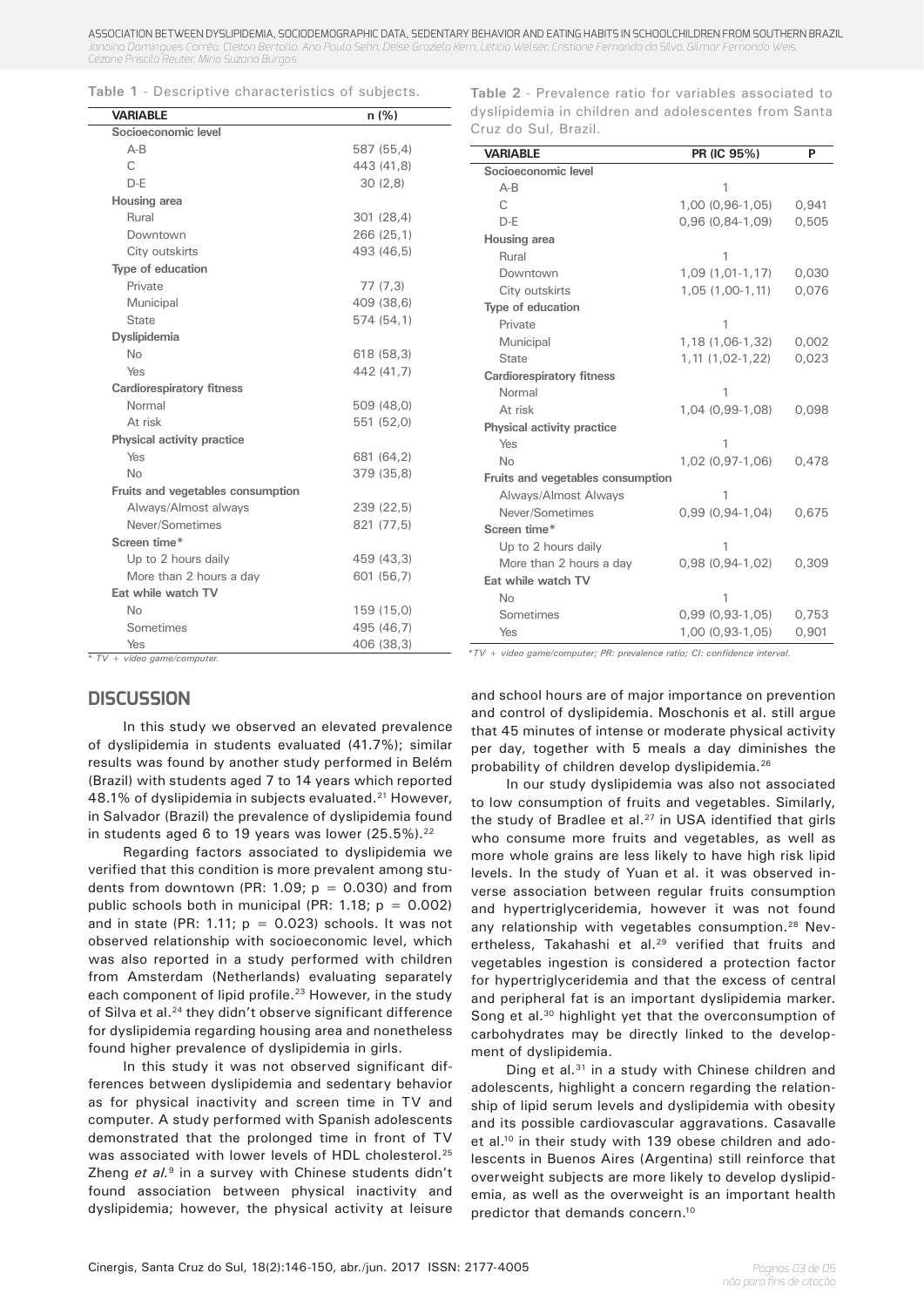ASSOCIATION BETWEEN DYSLIPIDEMIA, SOCIODEMOGRAPHIC DATA, SEDENTARY BEHAVIOR AND EATING HABITS IN SCHOOLCHILDREN FROM SOUTHERN BRAZIL *Janaína Domingues Corrêa, Cleiton Bertollo, Ana Paula Sehn, Deise Graziela Kern, Letícia Welser, Cristiane Fernanda da Silva, Gilmar Fernando Weis, Cézane Priscila Reuter, Miria Suzana Burgos.*

Hovsepian et al.<sup>11</sup> in a review study about dyslipidemia in Iranian children highlight that within the children with dyslipidemia the main indicators were hypertriglyceridemia and low HDL and suggest future interventions considering this markers. However, Elmaoğulları et al.12 corroborate that the prevalence of dyslipidemia in obese subjects is high and increases with ageing; in some cases might lead to complications such as insulin resistance and hepatoesteatosis, thus suggesting greater propensity to develop clinical and metabolic complications which should be closely monitored.

# **CLOSING REMARKS**

Dyslipidemia show association with sociodemographic variables being more prevalent in downtown and in public schools (state and municipal). On the other hand sedentary behavior and low consumption of fruits and vegetables were not associated to dyslipidemia. However, it's important to emphasize the high prevalence of dyslipidemia in students evaluated. Finally, the identification of associated variables may help in elaboration of public health strategies.

### **REFERENCES**

- 1. Mello ED, Luft VC, Meyer F. Obesidade Infantil: como podemos ser eficazes? J Pediatr (Rio J.) 2004;80(3):173-182.
- 2. Santos PT, Bertolozzi MR, Hino P. Necessidades de saúde na atenção primária: percepção de profissionais que atuam na educação permanente. Acta Paul Enferm 2010;23(6):788-9
- 3. Franca E, Alves JGB. Dislipidemia entre crianças e adolescentes de Pernambuco. Arq Bras Cardiol 2006;87(6):722-727.
- 4. Sichieri R, Souza RA. Estratégia para prevenção da obesidade em crianças e adolescentes. Cad Saúde Pública 2008;24(2):209-223.
- 5. Ramos AT, Carvalho DF, Gonzaga NC, Cardoso AS, Noronha JAF, Cardoso MAA. Perfil lipídico em crianças e adolescentes com excesso de peso. Rev Bras Crescimento Desenvolv Hum 2011;21(3):780-788.
- 6. Carvalho EAA, Simão MTJ, Fonseca MC, Andrade RG, Ferreira MSG, Silva MF, Souza IPR, Fernandes BS. Obesidade aspecto epidemiológicos e prevenção. Rev Medica Minas Gerais 2013;23(1):74-82. doi: 10.5935/2238- 3182.20130012
- 7. Lachtermacher R. Dislipidemia no adolescente: fator de risco de aterosclerose na idade adulta? Quando pesquisar. Adolescência & Saúde 2004;1(1):31-36.
- 8. Pizzi J, Silva LR, Moser D, Leite N. Relação entre aterosclerose subclínica, pressão arterial e perfil lipídico em crianças e adolescentes obesos: uma revisão sistêmica. Arq Bras Endocrinol Metabol 2013;57(1):1-6.
- 9. Zheng W, Chen Y, Zhao A, Xue Y, Zheng Y, Mu Z, Wang P, Zhang Y. Associations of sedentary behavior and physical activity with physical measurements and dyslipidemia in school-age children: a cross-sectional study. BMC Public Health 2016;16:1186. doi 10.1186/s12889-016-3826-y
- 10. Casavalle P L, Lifshitz F, Romano LS, Pandolfo M, Caamaño A, Boyer PM, Rodríguez PN, Friedman SM. Prevalence of dyslipidemia and metabolic syndrome risk factor in overweight and obese children. Pediatric Endocrinology Reviews 2014;12(2):213-223.
- 11. Hosvsepian S, Kelishadi R, Djalalinia S, Farzadfar F, Naderimagham S, Qorbani M. Prevalence of dyslipidemia in Iranian children and adolescents: A systematic review. Journal of Research in Medical Sciences : The Official Journal of Isfahan University of Medical Sciences 2015;20(5):503-521.
- 12. Elmaoğulları S, Tepe D, Uçaktürk SA, Kara FK, Demirel F. Prevalence of dyslipidemia and associated factors in obese children and adolescents. J Clin Res Pediatr Endocrinol 2015;7(3):228-234. doi: 10.4274/jcrpe.1867
- 13. Pires A, Sena C, Seiça R. Dyslipidemia and cardiovascular changes in children. Current Opinion in Cardiology 2016;31(1):95–100. doi: 10.1097/ HCO.0000000000000249
- 14. Raj M. Cardiovascular health in children and adolescents. A Journal of Cardiological Society of India, Kerala Chapter 2014;4(2):22-28.
- 15. Friedwald WT, Levy RI, Fredrickson DS. Estimation of the concentration of low-density lipoprotein cholesterol in plasma, without use of the preparative ultracentrifuge. Clinical Chemistry 1972;18(6):499-502.
- 16. NHLBI. National Heart, Lung, and Blood Institute. Expert panel on integrated guidelines for cardiovascular health and risk reduction in children and adolescents. Bethesda: National Heart, Lung, and Blood Institute, 2012.
- 17. Burgos MS et al. Saúde dos escolares Fase III. Avaliação de indicadores bioquímicos, genéticos, hematológicos, imunológicos, posturais, somatomotores, saúde bucal, fatores de risco às doenças cardiovasculares e estilo de vida de escolares: estudo em Santa Cruz do Sul-RS (Projeto de Pesquisa). Santa Cruz do Sul: UNISC, 2014.
- 18. AAP. American Academy of Pediatrics. Children, adolescents, and television. Pediatrics 2001;107(2):423–426.
- 19. PROESP-BR Projeto Esporte Brasil. Manual. 2009. Disponível em: http://www.proesp.ufrgs.br. Acesso em: 13 abr. 2015.
- 20. Barros MVG, Nahas MV. Medidas da atividade física: teoria e aplicação em diversos grupos populacionais. Londrina: Midiograf, 2003.
- 21. Neto ODA, Silva RCR, Assis AMO, Pinto, EJ. Fatores associados á dislipidemia em crianças e adolescentes de escolas públicas de Salvador, Bahia. Rev Bras de Epid 2012;15(2):335-345.
- 22. Ribas SA, Silva LCS. Fatores de risco cardiovascular e fatores associados em escolares do município de Belém, Pará, Brasil. Cader de Sau Púb 2014;30(3):577-586. doi: 10.1590/0102- 311X00129812
- 23. Van Den Berg G, Eijsden MV, Vrijkotte TGM, Gemke RJBJ. Socioeconomic inequalities in lipid and glucose metabolism in early childhood in a population – based cohort: The ABCDstudy. BMC Public Health 2012;12(591):1-8.
- 24. Silva D A, Franceschini SCC, Novaes JF, Santos RHS, Priore SE. Dyslipidemias and related factors in brazilian adolescents from rural and urban areas. Health 2014;6(11):1191-1200. doi:10.4236/health.2014.611146
- 25. Martinez-Gomez D, Rey-López P, Chillón P, Gómez-Martínez S, Vicente-Rodríguez G, Martín-Matillas M, Garcia-Fuentes M, Delgado M, Moreno LA, Veiga OL, Eisenmann JC, Marcos A. Excessive TV viewing and cardiovascular disease risk factors in adolescents. The AVENA cross- sectional study. BMC Public Healt 2010;10(274):1-8. doi: 10.1186/1471- 2458-10-274
- 26. Moschonis G, Mavrogianni C, Karatzi K, Iatridi V, Chrousos GP, Lionis C, Manios Y. Increased physical activity combined